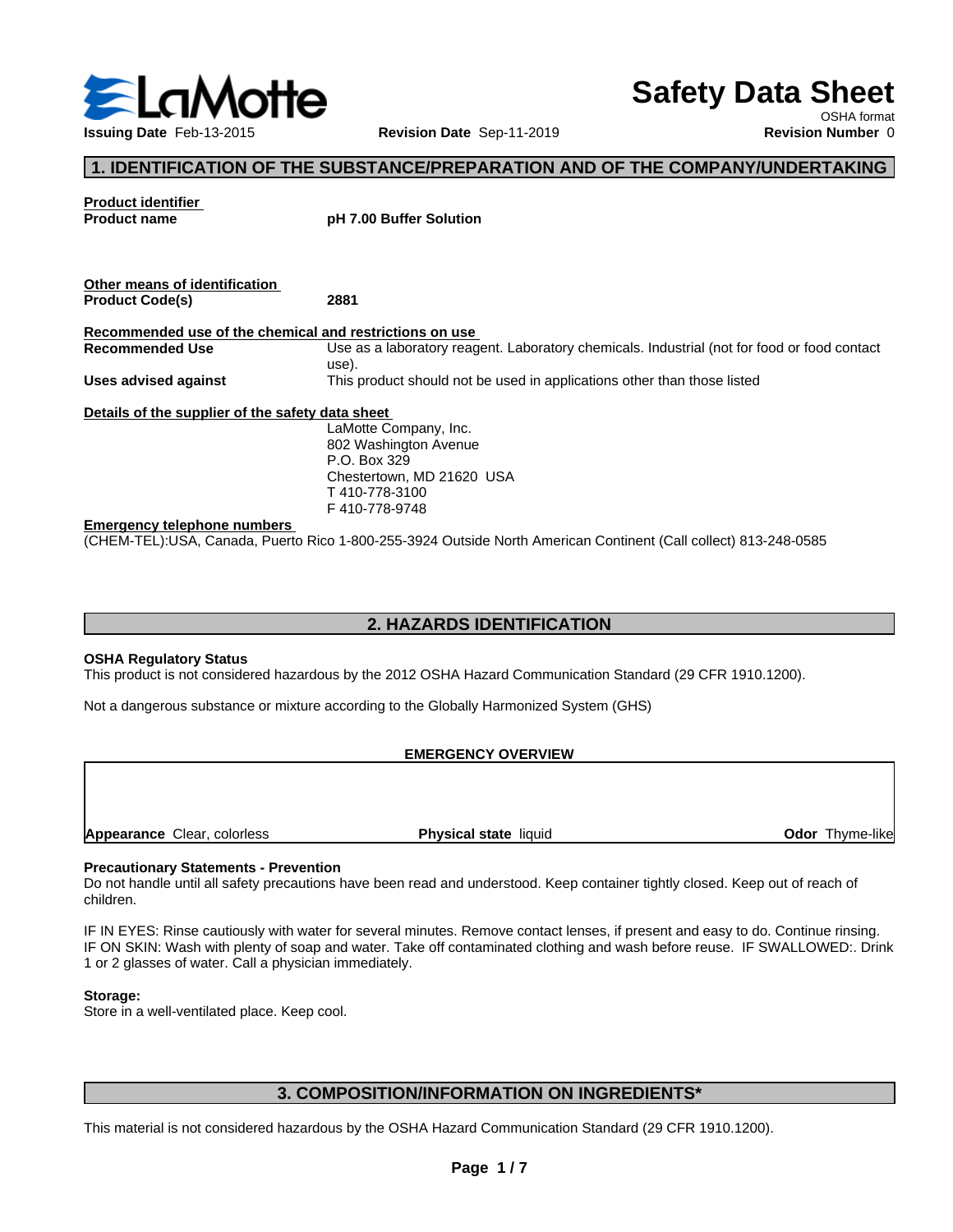| <b>Chemical name</b>           | <b>CAS No</b>          | Weight-% |
|--------------------------------|------------------------|----------|
| Sodium hydroxide               | 1310-73-2              | v.       |
| Dihydrogen potassium phosphate | $7778 - 1.$<br>$-77-0$ | ັ.       |
| Water                          | 7732-18-5              | to 100%  |

## **4. FIRST AID MEASURES**

## **First Aid Measures**

| <b>General advice</b>              | Do not get in eyes, on skin, or on clothing. Show this safety data sheet to the doctor in<br>attendance.                           |
|------------------------------------|------------------------------------------------------------------------------------------------------------------------------------|
| Eye contact                        | Rinse immediately with plenty of water, also under the eyelids, for at least 15 minutes. If<br>symptoms persist, call a physician. |
| <b>Skin contact</b>                | Wash skin with soap and water. Consult a physician if necessary.                                                                   |
| <b>Inhalation</b>                  | Remove to fresh air.                                                                                                               |
| Ingestion                          | Drink 1 or 2 glasses of water. Consult a physician if necessary. Never give anything by<br>mouth to an unconscious person.         |
| Self-protection of the first aider | Use personal protection recommended in Section 8.                                                                                  |

## **5. FIREFIGHTING MEASURES**

#### **Suitable extinguishing media**

Dry chemical. Carbon dioxide (CO2). Water spray, fog or alcohol-resistant foam.

## **Protective equipment and precautions for firefighters**

As in any fire, wear self-contained breathing apparatus pressure-demand, MSHA/NIOSH (approved or equivalent) and full protective gear.

## **6. ACCIDENTAL RELEASE MEASURES**

**Personal precautions, protective equipment and emergency procedures**

| <b>Personal precautions</b>                          | Use personal protection recommended in Section 8. Avoid contact with eyes, skin and<br>clothing.                                                             |
|------------------------------------------------------|--------------------------------------------------------------------------------------------------------------------------------------------------------------|
| <b>Environmental precautions</b>                     | See Section 12 for additional Ecological Information. Beware of vapors accumulating to<br>form explosive concentrations. Vapors can accumulate in low areas. |
| Methods and material for containment and cleaning up |                                                                                                                                                              |
| <b>Methods for containment</b>                       | Dispose of contents/containers in accordance with local regulations.                                                                                         |
| Methods for cleaning up                              | After cleaning, flush away traces with water.                                                                                                                |
|                                                      | <b>7. HANDLING AND STORAGE</b>                                                                                                                               |

## **Precautions for safe handling**

Handling **Handling** Handle in accordance with good industrial hygiene and safety practice. Avoid contact with eyes, skin and clothing. Do not taste or swallow. Do not eat, drink, or smoke when using this product.

## **Conditions for safe storage, including any incompatibilities**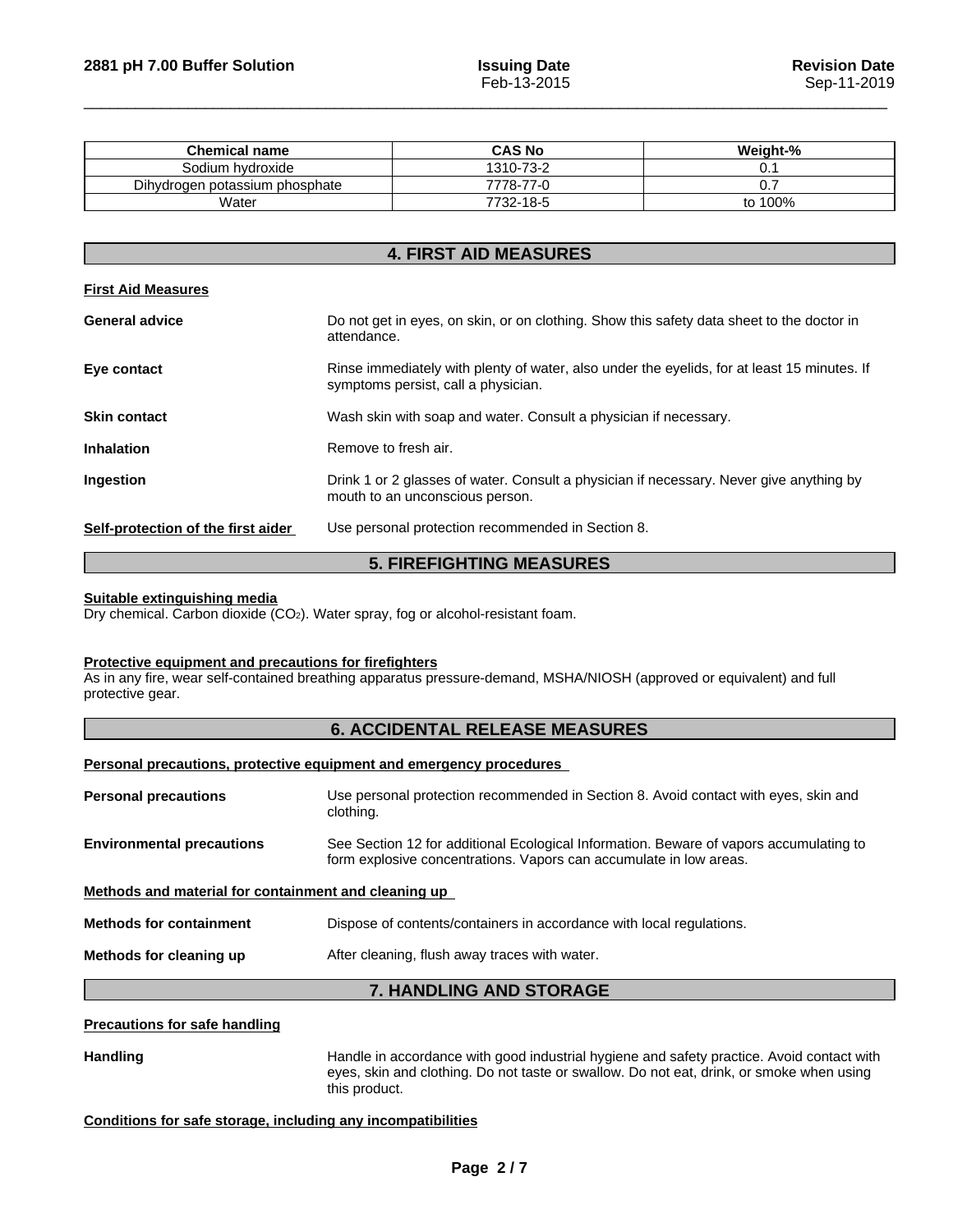Storage: Keep containers tightly closed in a dry, cool and well-ventilated place. Keep out of the reach

**Incompatible Products** Strong oxidizing agents.

of children.

## **8. EXPOSURE CONTROLS/PERSONAL PROTECTION**

## **Control parameters**

| <b>Chemical name</b>           | <b>ACGIH TLV</b>             | <b>OSHA PEL</b>                       | <b>NIOSH IDLH</b>           |
|--------------------------------|------------------------------|---------------------------------------|-----------------------------|
| Sodium hydroxide               | Ceiling: 2 mg/m <sup>3</sup> | TWA: $2 \text{ mg/m}^3$               | IDLH: $10 \text{ mg/m}^3$   |
| 1310-73-2                      |                              | (vacated) Ceiling: $2 \text{ mg/m}^3$ | Ceiling: $2 \text{ mg/m}^3$ |
| Dihydrogen potassium phosphate |                              |                                       | Not Established             |
| 7778-77-0                      |                              |                                       |                             |
| Water                          |                              |                                       | Not Established             |
| 7732-18-5                      |                              |                                       |                             |

## **Appropriate engineering controls**

| <b>Engineering Measures</b> | Showers<br>Eyewash stations |
|-----------------------------|-----------------------------|
|                             | Ventilation systems.        |

## **Individual protection measures, such as personal protective equipment**

| <b>Eye/Face Protection</b>    | Wear safety glasses with side shields (or goggles).                                                                                                                                                   |
|-------------------------------|-------------------------------------------------------------------------------------------------------------------------------------------------------------------------------------------------------|
| Skin and body protection      | Gloves & Lab Coat. Protective gloves. Nitrile rubber.                                                                                                                                                 |
| <b>Respiratory protection</b> | No special protective equipment required.                                                                                                                                                             |
| <b>Hygiene Measures</b>       | Handle in accordance with good industrial hygiene and safety practice. Do not eat, drink or<br>smoke when using this product. Wash hands before breaks and immediately after handling<br>the product. |

## **9. PHYSICAL AND CHEMICAL PROPERTIES**

## **Information on basic physical and chemical properties**

| <b>Physical state</b>            | liquid                   | Odor                         | Thyme-like |  |
|----------------------------------|--------------------------|------------------------------|------------|--|
| Appearance                       | Clear, colorless         |                              |            |  |
| <b>Color</b>                     | Clear, colorless         |                              |            |  |
| <b>Property</b>                  | Values                   | Remarks • Method             |            |  |
| рH                               | 7.00                     |                              |            |  |
| Melting point / freezing point   | No information available |                              |            |  |
| Boiling point / boiling range    | No information available |                              |            |  |
| <b>Flash point</b>               | Not Applicable           |                              |            |  |
| <b>Evaporation rate</b>          |                          |                              |            |  |
| Flammability (solid, gas)        | No information available |                              |            |  |
| <b>Flammability Limit in Air</b> |                          |                              |            |  |
| <b>Upper flammability limit:</b> | No information available |                              |            |  |
| Lower flammability limit:        | No information available |                              |            |  |
| Vapor pressure                   | 17                       | $<$ 17 mmHg @ 20 $\degree$ C |            |  |
| Vapor density                    | $<$ 1                    | .? (air = 1)                 |            |  |
| <b>Specific gravity</b>          | No information available |                              |            |  |
| <b>Water solubility</b>          | No information available |                              |            |  |
| Solubility in other solvents     | No information available |                              |            |  |
| <b>Partition coefficient</b>     | No information available |                              |            |  |
| <b>Autoignition temperature</b>  | No information available |                              |            |  |
| <b>Decomposition temperature</b> | No information available |                              |            |  |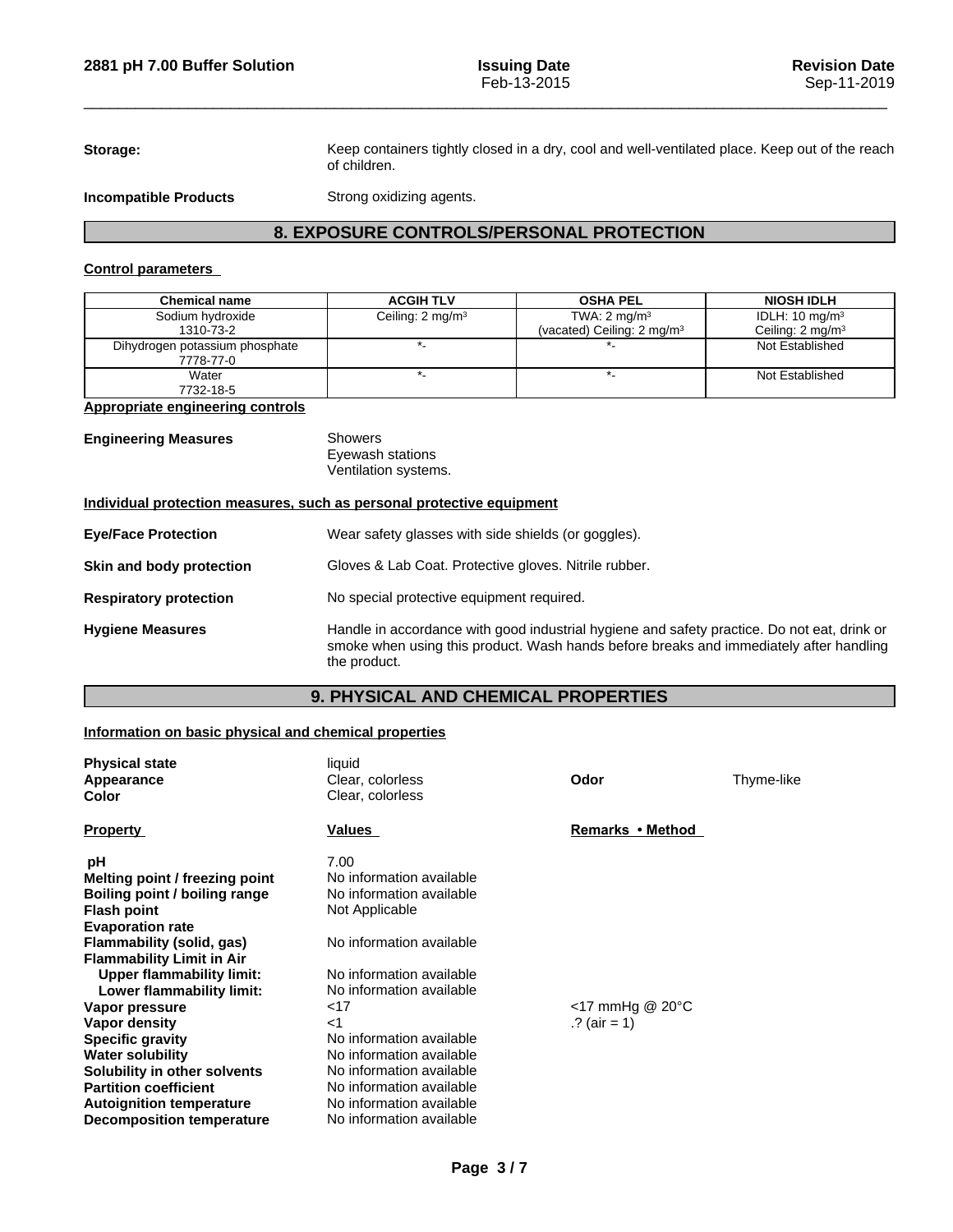| <b>Kinematic viscosity</b><br><b>Dynamic viscosity</b><br><b>Explosive properties</b><br><b>Oxidizing properties</b> | No information available<br>No information available<br>No information available<br>No information available                             |  |
|----------------------------------------------------------------------------------------------------------------------|------------------------------------------------------------------------------------------------------------------------------------------|--|
| <b>Other Information</b>                                                                                             |                                                                                                                                          |  |
| <b>Softening point</b><br><b>Molecular weight</b><br><b>VOC Content (%)</b><br><b>Density</b><br><b>Bulk density</b> | No information available<br>No information available<br>No information available<br>No information available<br>No information available |  |

## **10. STABILITY AND REACTIVITY**

| <b>Stability</b><br><b>Hazardous polymerization</b> | Stable under recommended storage conditions.<br>Hazardous polymerization does not occur. |
|-----------------------------------------------------|------------------------------------------------------------------------------------------|
| <b>Conditions to avoid</b>                          | Extremes of temperature and direct sunlight.                                             |
| Incompatible materials                              | Strong oxidizing agents.                                                                 |

**Hazardous decomposition products** Potassium Oxides. Phosphorous oxides.

## **11. TOXICOLOGICAL INFORMATION**

## **Information on likely routes of exposure**

## **Component identification**

| <b>Chemical name</b>           | ATEmix (oral)        | <b>ATEmix (dermal)</b>  | <b>Inhalation LC50</b> |
|--------------------------------|----------------------|-------------------------|------------------------|
| Sodium hydroxide               | $=$ 325 mg/kg (Rat)  | $= 1350$ mg/kg (Rabbit) | Not Established        |
| 1310-73-2                      |                      |                         |                        |
| Dihydrogen potassium phosphate | $= 3200$ mg/kg (Rat) | $>$ 4640 mg/kg (Rabbit) | Not Established        |
| 17778-77-0                     |                      |                         |                        |
| Water                          | $> 90$ mL/kg (Rat)   | Not Established         | Not Established        |
| 7732-18-5                      |                      |                         |                        |

## **Information on toxicological effects**

| <b>Chemical name</b>                            | <b>ACGIH</b>    | <b>IARC</b>     | <b>NTP</b>      | <b>OSHA</b>     |
|-------------------------------------------------|-----------------|-----------------|-----------------|-----------------|
| Sodium hydroxide<br>1310-73-2                   | Not Established | Not Established | Not Established | Not Established |
| Dihydrogen potassium<br>phosphate<br>17778-77-0 | Not Established | Not Established | Not Established | Not Established |
| <b>Water</b><br>7732-18-5                       | Not Established | Not Established | Not Established | Not Established |
| <b>Chronic toxicity</b>                         | None known.     |                 |                 |                 |

## **12. ECOLOGICAL INFORMATION**

## **Ecotoxicity**

**Unknown Aquatic Toxicity** 0.7 % of the mixture consists of components(s) of unknown hazards to the aquatic environment

| <b>Chemical name</b>           | <b>Toxicity to Algae</b> | <b>Toxicity to Fish</b>        | Daphnia Magna (Water Flea) |
|--------------------------------|--------------------------|--------------------------------|----------------------------|
| Sodium hydroxide               | Not Established          | 45.4: 96 h Oncorhynchus mykiss | Not Established            |
| 1310-73-2                      |                          | mg/L LC50 static               |                            |
| Dihydrogen potassium phosphate | Not Established          | Not Established                | Not Established            |
| 7778-77-0                      |                          |                                |                            |
| Water                          | Not Established          | Not Established                | Not Established            |
| 7732-18-5                      |                          |                                |                            |

## **Persistence and degradability**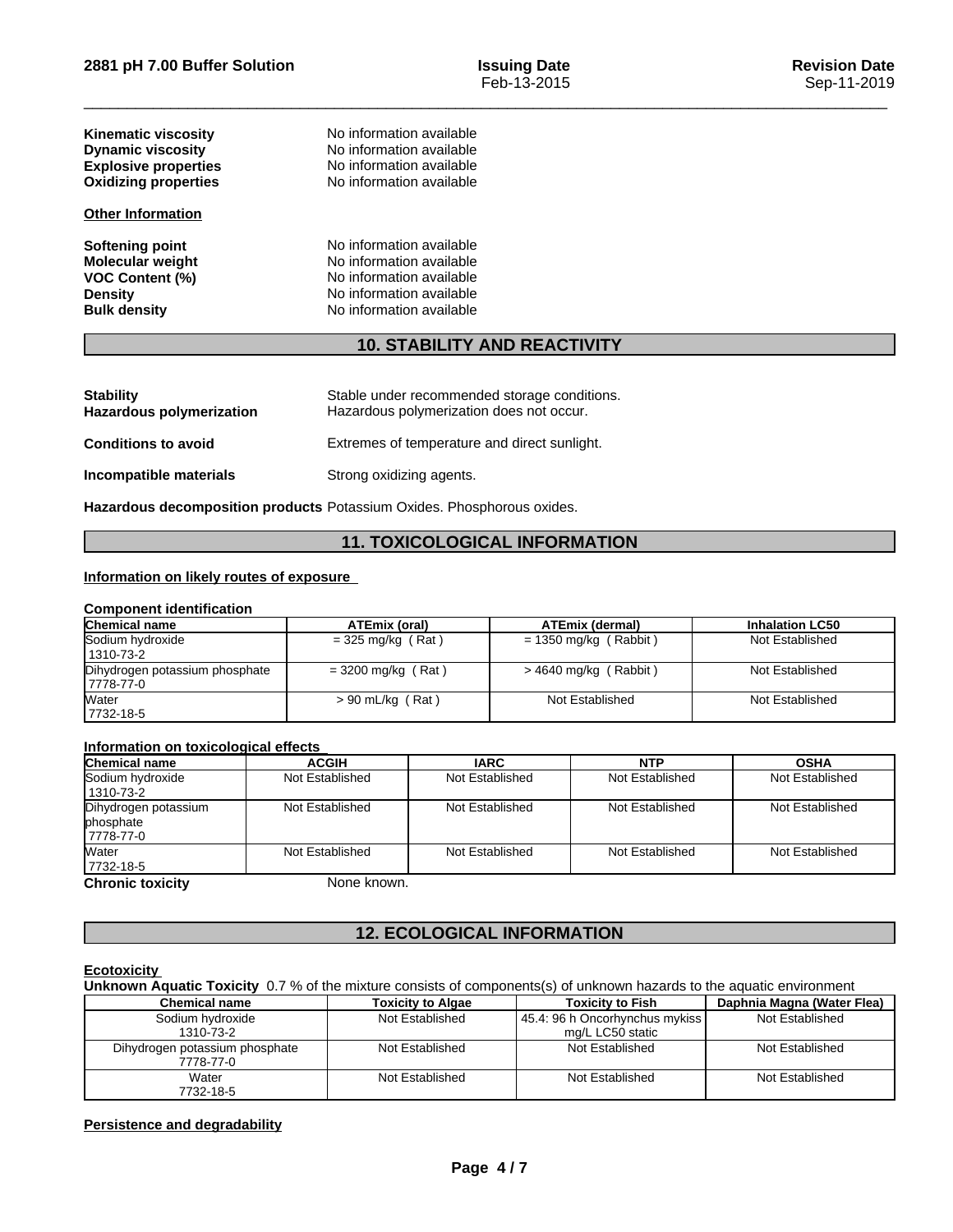No information available.

## **Bioaccumulation/Accumulation**

No information available.

| <b>Chemical name</b>                        | Log Pow         |
|---------------------------------------------|-----------------|
| Sodium hydroxide<br>1310-73-2               | Not Established |
| Dihydrogen potassium phosphate<br>7778-77-0 | Not Established |
| Water<br>7732-18-5                          | Not Established |

## **13. DISPOSAL CONSIDERATIONS**

**Disposal Methods** Dispose of waste product or used containers according to local regulations.

**Contaminated packaging** Do not reuse empty containers.

| <b>Chemical name</b>                           | <b>RCRA</b>     | <b>RCRA - Basis for Listing</b> | <b>RCRA - D Series Wastes</b> | <b>RCRA - U Series Wastes</b> |
|------------------------------------------------|-----------------|---------------------------------|-------------------------------|-------------------------------|
| Sodium hydroxide<br>1310-73-2                  | Not Established |                                 | Not Established               | Not Established               |
| Dihydrogen potassium<br>phosphate<br>7778-77-0 | Not Established |                                 | Not Established               | Not Established               |
| Water<br>7732-18-5                             | Not Established |                                 | Not Established               | Not Established               |

| <b>Chemical name</b> | <b>RCRA - Halogenated</b> | <b>RCRA - P Series Wastes</b> | <b>RCRA - F Series Wastes</b> | <b>RCRA - K Series Wastes</b> |
|----------------------|---------------------------|-------------------------------|-------------------------------|-------------------------------|
|                      | <b>Organic Compounds</b>  |                               |                               |                               |
| Sodium hydroxide     | Not Established           | Not Established               | Not Established               | Not Established               |
| 1310-73-2            |                           |                               |                               |                               |
| Dihydrogen potassium | Not Established           | Not Established               | Not Established               | Not Established               |
| phosphate            |                           |                               |                               |                               |
| 7778-77-0            |                           |                               |                               |                               |
| Water                | Not Established           | Not Established               | Not Established               | Not Established               |
| 7732-18-5            |                           |                               |                               |                               |

| <b>Chemical name</b>           | California Hazardous Waste Status |
|--------------------------------|-----------------------------------|
| Sodium hydroxide               | Toxic                             |
| 1310-73-2                      | Corrosive                         |
| Dihydrogen potassium phosphate |                                   |
| 7778-77-0                      |                                   |
| Water                          |                                   |
| 7732-18-5                      |                                   |

## **14. TRANSPORT INFORMATION**

| <b>DOT</b>      | Not regulated |
|-----------------|---------------|
| <b>TDG</b>      | Not regulated |
| <b>MEX</b>      | Not regulated |
| <b>ICAO</b>     | Not regulated |
| <b>IATA</b>     | Not regulated |
| <b>IMDG/IMO</b> | Not regulated |
| <b>RID</b>      | Not regulated |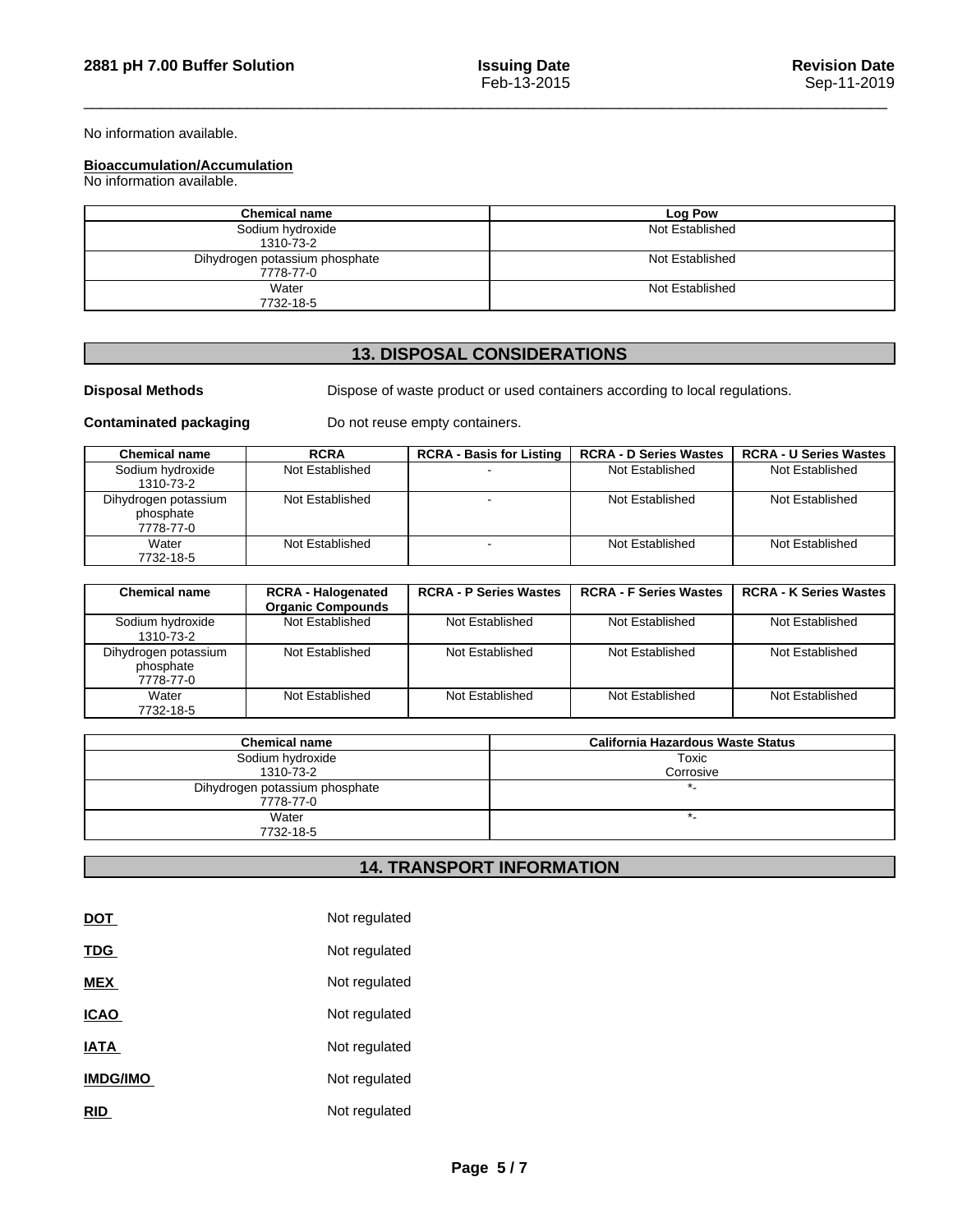**ADR** Not regulated

ADN Not regulated

|                                  | <b>15. REGULATORY INFORMATION</b> |
|----------------------------------|-----------------------------------|
| <b>International Inventories</b> |                                   |
| <b>TSCA</b>                      | Complies                          |
| <b>DSL/NDSL</b>                  | Complies                          |
| <b>EINECS/ELINCS</b>             | Complies                          |
| <b>ENCS</b>                      | Complies                          |
| <b>IECSC</b>                     | Complies                          |
| <b>KECL</b>                      | Complies                          |
| <b>PICCS</b>                     | Complies                          |
| <b>AICS</b>                      | Complies                          |

**Legend:** 

**TSCA** - United States Toxic Substances Control Act Section 8(b) Inventory

**DSL/NDSL** - Canadian Domestic Substances List/Non-Domestic Substances List

**EINECS/ELINCS** - European Inventory of Existing Chemical Substances/European List of Notified Chemical Substances

**ENCS** - Japan Existing and New Chemical Substances

**IECSC** - China Inventory of Existing Chemical Substances

**KECL** - Korean Existing and Evaluated Chemical Substances

**PICCS** - Philippines Inventory of Chemicals and Chemical Substances

**AICS** - Australian Inventory of Chemical Substances

## **US Federal Regulations**

## **SARA 313**

Section 313 of Title III of the Superfund Amendments and Reauthorization Act of 1986 (SARA). This product does not contain any chemicals which are subject to the reporting requirements of the Act and Title 40 of the Code of Federal Regulations, Part 372

| <b>Chemical name</b>                        | <b>SARA 313 - Threshold Values %</b> |  |
|---------------------------------------------|--------------------------------------|--|
| Sodium hydroxide<br>1310-73-2               | Not Established                      |  |
| Dihydrogen potassium phosphate<br>7778-77-0 | Not Established                      |  |
| Water<br>7732-18-5                          | Not Established                      |  |
| <b>SARA 311/312 Hazard Categories</b>       |                                      |  |
| Acute health hazard                         | <b>No</b>                            |  |
| <b>Chronic Health Hazard</b>                | <b>No</b>                            |  |
| <b>Fire hazard</b>                          | No.                                  |  |
| Sudden release of pressure hazard           | No.                                  |  |
| <b>Reactive Hazard</b>                      | No                                   |  |

#### **CWA (Clean WaterAct)**

This product does not contain any substances regulated as pollutants pursuant to the Clean Water Act (40 CFR 122.21 and 40 CFR 122.42)

| <b>Chemical name</b>                           | <b>CWA - Reportable</b><br>Quantities | <b>CWA - Toxic Pollutants</b> | <b>CWA - Priority Pollutants</b> | <b>CWA - Hazardous</b><br><b>Substances</b> |
|------------------------------------------------|---------------------------------------|-------------------------------|----------------------------------|---------------------------------------------|
| Sodium hydroxide<br>1310-73-2                  | 1000 lb                               | Not Established               | Not Established                  |                                             |
| Dihydrogen potassium<br>phosphate<br>7778-77-0 | Not Established                       | Not Established               | Not Established                  | Not Established                             |
| Water<br>7732-18-5                             | Not Established                       | Not Established               | Not Established                  | Not Established                             |

#### **CERCLA**

This material, as supplied, contains one or more substances regulated as a hazardous substance under the Comprehensive Environmental Response Compensation and Liability Act (CERCLA) (40 CFR 302)

| <b>Chemical name</b> | <b>RQs</b><br>Hazardous<br><b>Substances</b> | A RQ<br><b>A/SARA</b><br>CERCL | RC.                                               |
|----------------------|----------------------------------------------|--------------------------------|---------------------------------------------------|
| hvdroxide<br>sodium  | 000 lb                                       | $\cdots$<br>Established<br>Not | <b>RC</b><br>1000<br>tınal<br><u>ooo</u><br>w<br> |